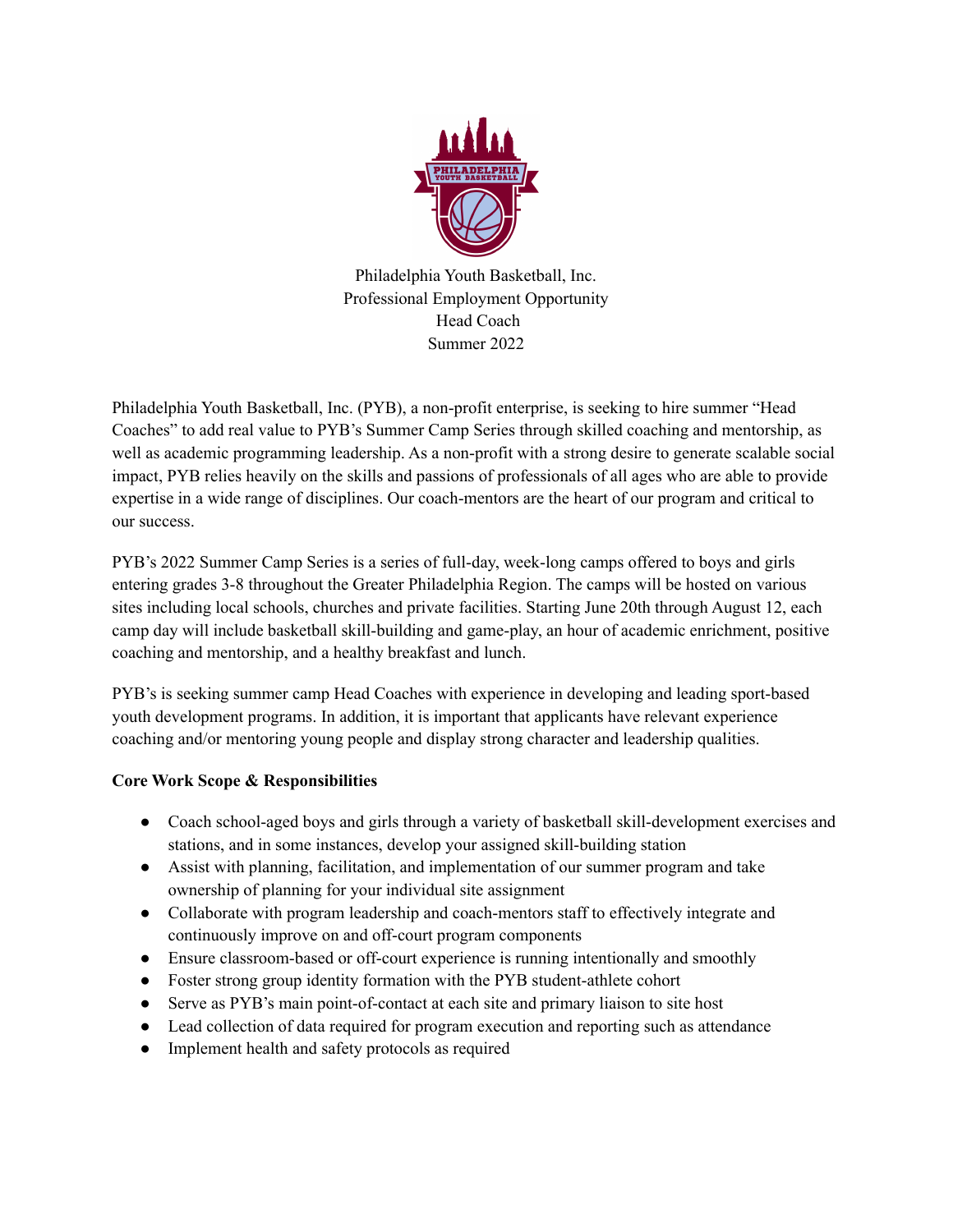Our Head Coaches must be a smart, caring, engaged adult with a growth mindset, an aptitude for our on and off-court work, and deep passion for the upward mobility of low socioeconomic young people.

PYB is intentional in exposing young people to positive adult figures, that all children need but may be lacking in their lives, to allow them to grow as students, athletes, and leaders. It is expected that all instructors keep this important role in mind and provide guidance and support when necessary.

## **Desired Competencies and Dispositions**

- 21+ years old and high school diploma or equivalent required;
- Experience working with youth in schools, afterschool/summer camp programs or community settings
- Enthusiasm and dedication to improving the lives of youth and families
- Conflict resolution and problem-solving skills
- Positive communication skills
- Friendly, courteous manner
- Commitment to on-going growth and professional development
- Ability to uphold, promote, and model youth development principles
- Experience playing basketball preferred
- Experience managing/ supervising staff members preferred

### **Training**

In early June, PYB will host a series of training sessions. Attendance is mandatory.

All summer staff members must possess or obtain necessary state and federal clearances prior to engaging in any hands-on activities with young people participating in Philadelphia Youth Basketball programs.

### **Compensation**

This position will include wages of \$20-25/hour commensurate with experience for up to 40 hours/week for 6-8 weeks beginning in June of 2022.

### **To apply**

Applications will be reviewed on a rolling basis with priority given to early-applicants. Applicants should email a cover note and resume to the attention of:

Philadelphia Youth Basketball, Inc. Office of Human Resources [employment@phillyyouthbasketball.org](mailto:employment@phillyyouthbasketball.org)